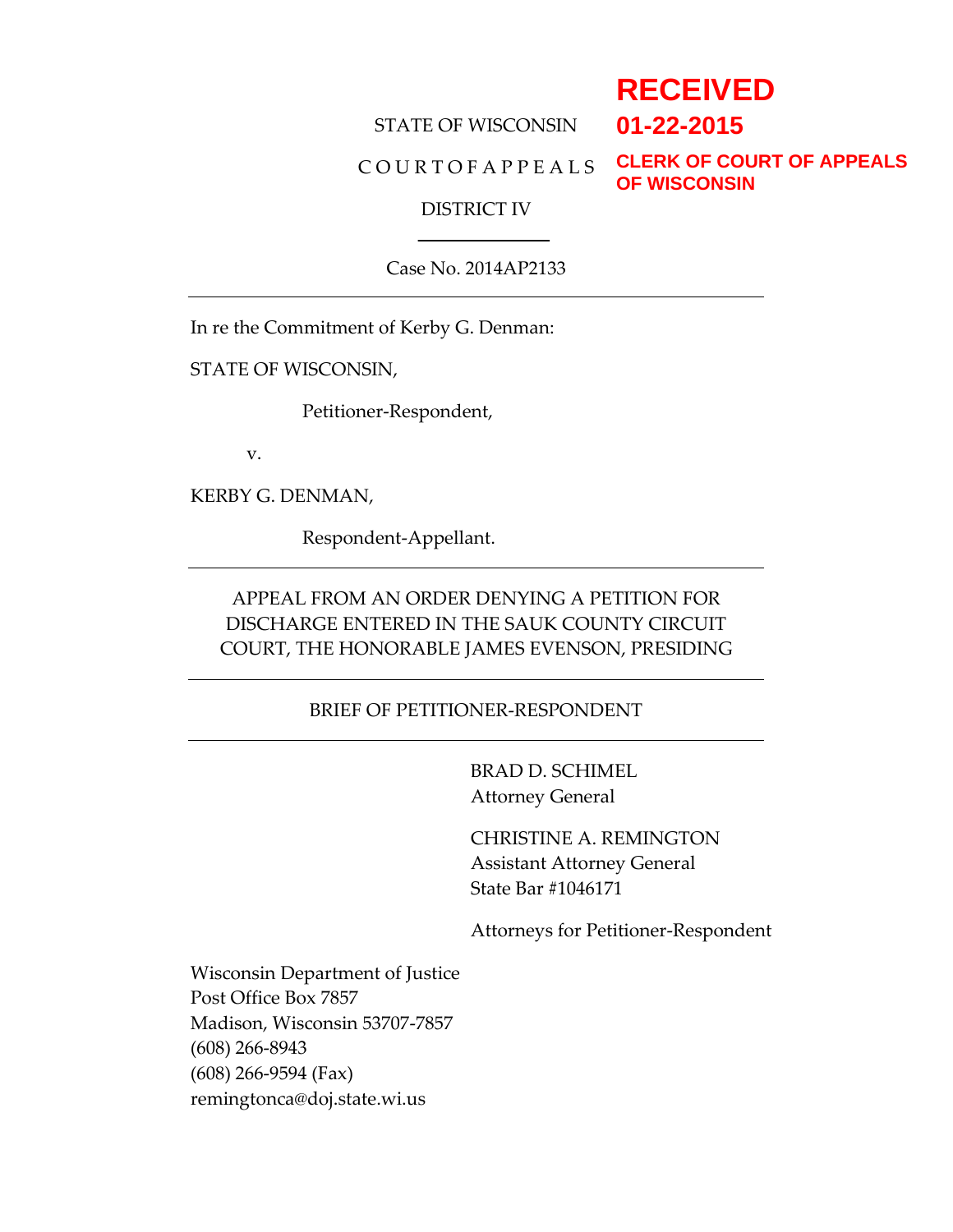# TABLE OF CONTENTS

| STATEMENT ON ORAL ARGUMENT AND PUBLICATION2                                               |  |
|-------------------------------------------------------------------------------------------|--|
|                                                                                           |  |
|                                                                                           |  |
| The circuit court properly denied Denman's petition                                       |  |
| $A$ .                                                                                     |  |
| <b>B.</b>                                                                                 |  |
| $\mathsf{C}$ .                                                                            |  |
| The circuit court properly denied Denman's<br>D.                                          |  |
| Denman's 2012 trial revolved around<br>1.                                                 |  |
| 2.<br>Denman's petition fails to present new<br>evidence not considered at his 2012       |  |
| The VRS-SO is not a new fact from which<br>3.<br>a fact finder could conclude that Denman |  |
|                                                                                           |  |

# Cases

| Snopek v. Lakeland Medical Center, |  |
|------------------------------------|--|
| 223 Wis. 2d 288,                   |  |
|                                    |  |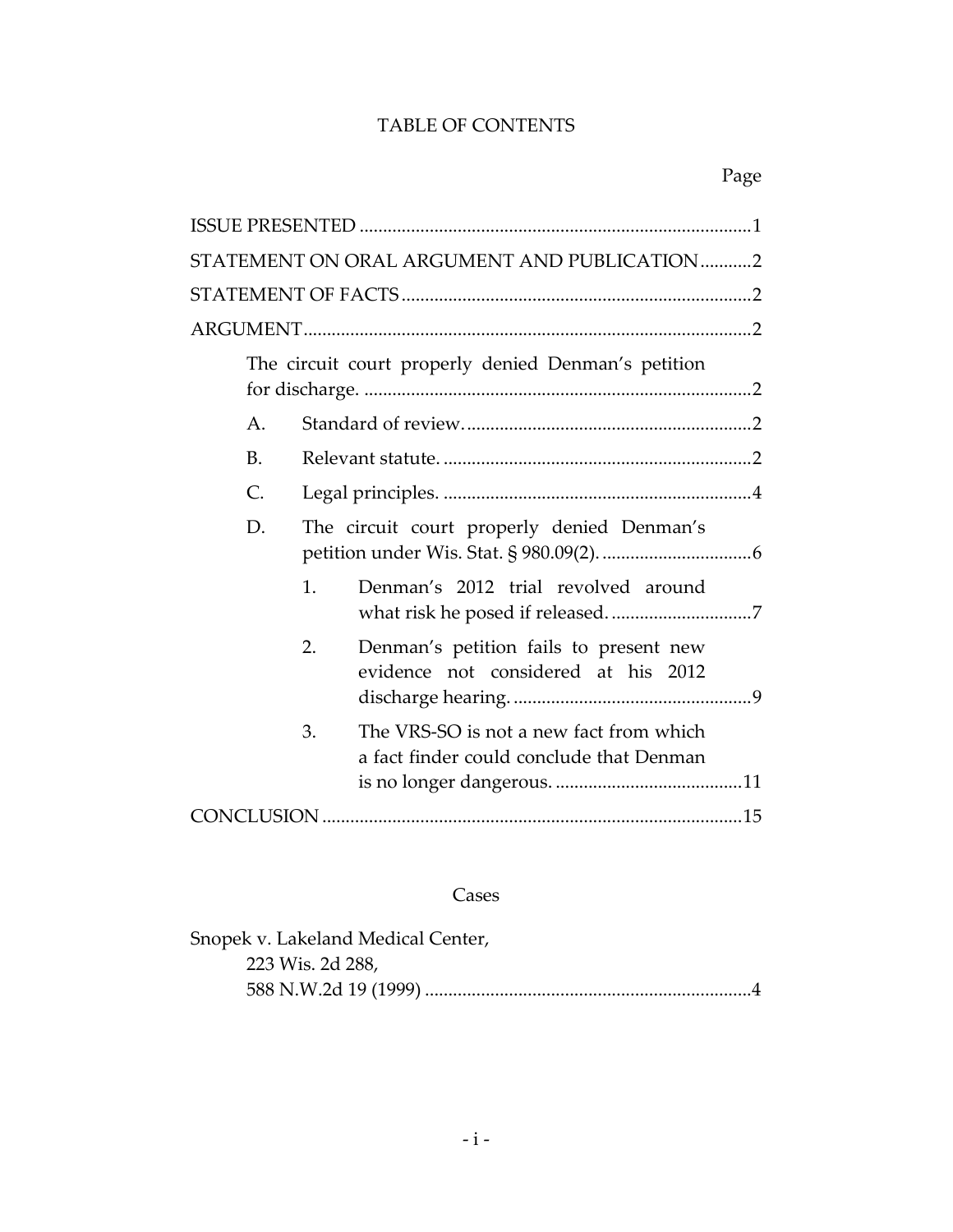| State v. Arends,                  |
|-----------------------------------|
| 2010 WI 46, 325 Wis. 2d 1,        |
|                                   |
| State v. Combs,                   |
| 2006 WI App 137, 295 Wis. 2d 457, |
|                                   |
| State v. Ermers,                  |
| 2011 WI App 113, 336 Wis. 2d 451, |
|                                   |
| State v. Fowler,                  |
| 2005 WI App 41, 279 Wis. 2d 459,  |
|                                   |
| State v. Pocan,                   |
| 2003 WI App 233, 267 Wis. 2d 953, |
|                                   |
| State v. Richard,                 |
| 2011 WI App 66, 333 Wis. 2d 708,  |
|                                   |
| State v. Richard,                 |
| 2014 WI App 28, 353 Wis. 2d 219,  |
|                                   |
| State v. Schulpius,               |
| 2012 WI App 134, 345 Wis. 2d 351, |
|                                   |
| <b>Statutes</b>                   |
|                                   |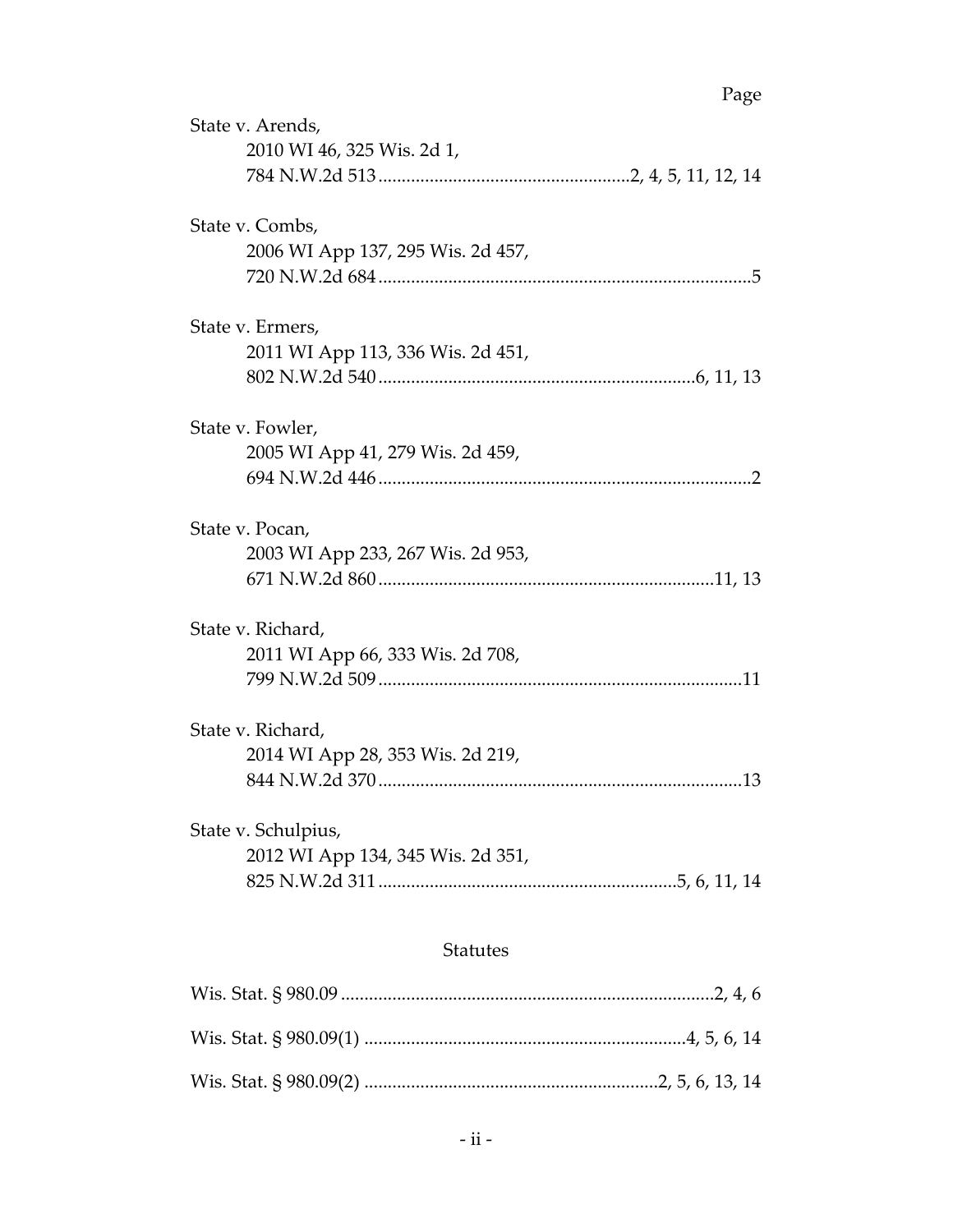| Page |
|------|
|      |

# Other Authorities

| R. Karl Hanson and Kelly E. Morton-Bourgon,                |
|------------------------------------------------------------|
| The Accuracy of Recidivism Risk Assessments                |
| for Sexual Offenders: A Meta-Analysis of 118               |
| Prediction Studies,                                        |
|                                                            |
| Stephen C. P. Wong, et al.,                                |
| Assessing risk change in sexual offender treatment         |
| Using the Violence Risk Scale $-$ sexual offender version: |
| a brief overview,                                          |
|                                                            |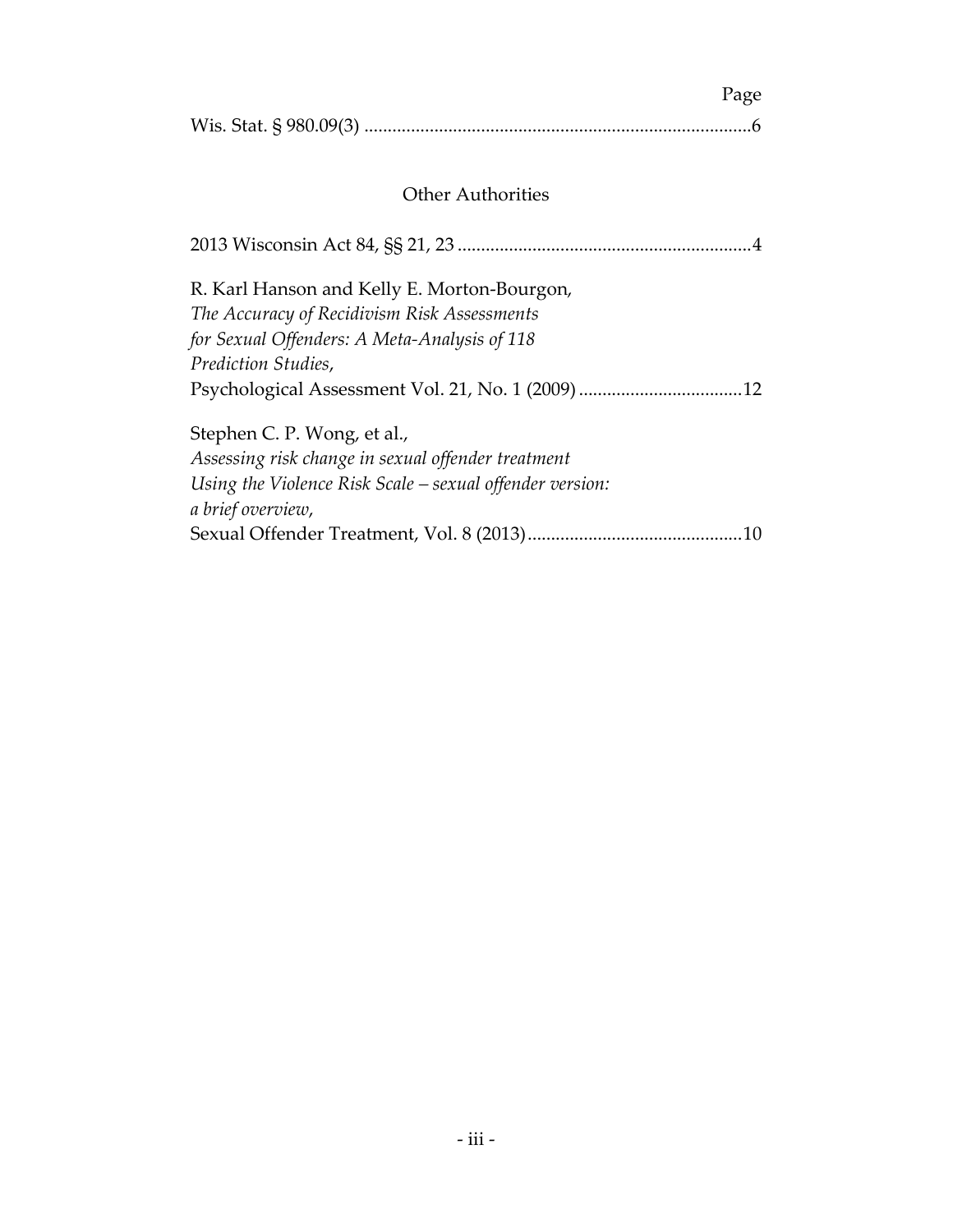#### STATE OF WISCONSIN

### C O U R T O F A P P E A L S

#### DISTRICT IV

Case No. 2014AP2133

In re the Commitment of Kerby G. Denman:

STATE OF WISCONSIN,

Petitioner-Respondent,

v.

KERBY G. DENMAN,

Respondent-Appellant.

# APPEAL FROM AN ORDER DENYING A PETITION FOR DISCHARGE ENTERED IN THE SAUK COUNTY CIRCUIT COURT, THE HONORABLE JAMES EVENSON, PRESIDING

BRIEF OF PETITIONER-RESPONDENT

#### **ISSUE PRESENTED**

A discharge petition must contain new evidence from which a reasonable trier of fact could conclude that the petitioner no longer meets the criteria for sexually violent person commitment. Here, Kerby G. Denman relies on the same doctor who draws the same conclusion that she did at Denman's last discharge trial. Did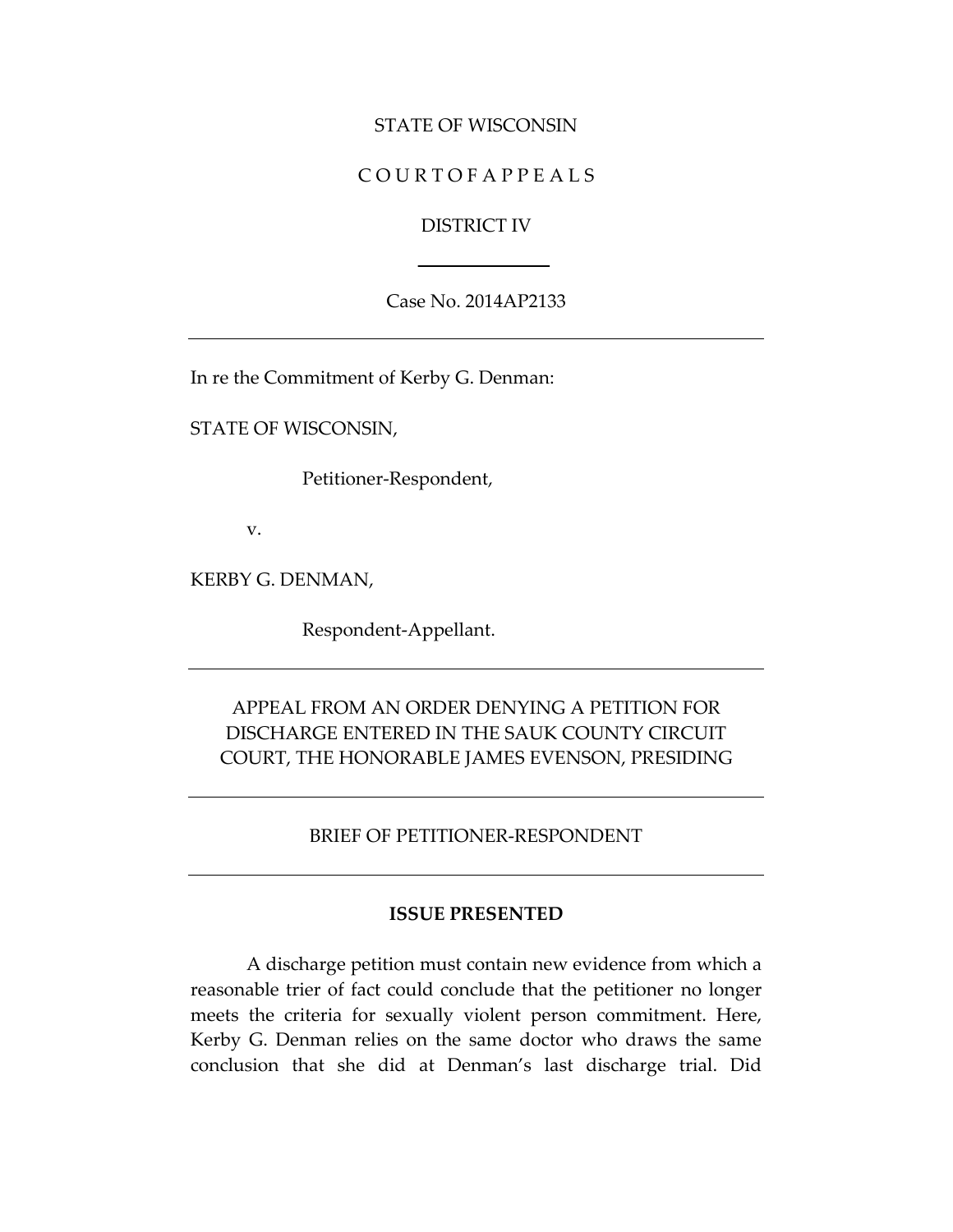Denman show a change that a finder of fact could rely upon to conclude that Denman no longer meets the criteria for commitment?

#### **STATEMENT ON ORAL ARGUMENT AND PUBLICATION**

The State does not request either oral argument or publication. This case may be resolved by applying well-established legal principles to the facts of this case.

#### **STATEMENT OF FACTS**

Denman's statement of the case and statement of facts are sufficient to frame the issues for review. The State will include additional relevant facts in the argument section of this brief.

#### **ARGUMENT**

#### **The circuit court properly denied Denman's petition for discharge.**

### **A. Standard of review.**

This case requires this court to interpret and apply Wis. Stat. § 980.09. The interpretation and application of a statute is a question of law that this court reviews *de novo*, but benefitting from the analysis of the previous courts. *State v. Arends*, 2010 WI 46, ¶ 13, 325 Wis. 2d 1, 784 N.W.2d 513.

Whether an expert's report is based on research upon which a trier of fact could reasonably rely is an issue for the court to decide in determining, under Wis. Stat. § 980.09(2), whether a discharge hearing is required, and this determination is, itself, a question of law this court reviews *de novo*. *See State v. Fowler*, 2005 WI App 41, ¶ 8, 279 Wis. 2d 459, 694 N.W.2d 446.

#### **B. Relevant statute.**

Wisconsin Stat. § 980.09 states:

[**(1)**] A committed person may petition the committing court for discharge at any time. The court shall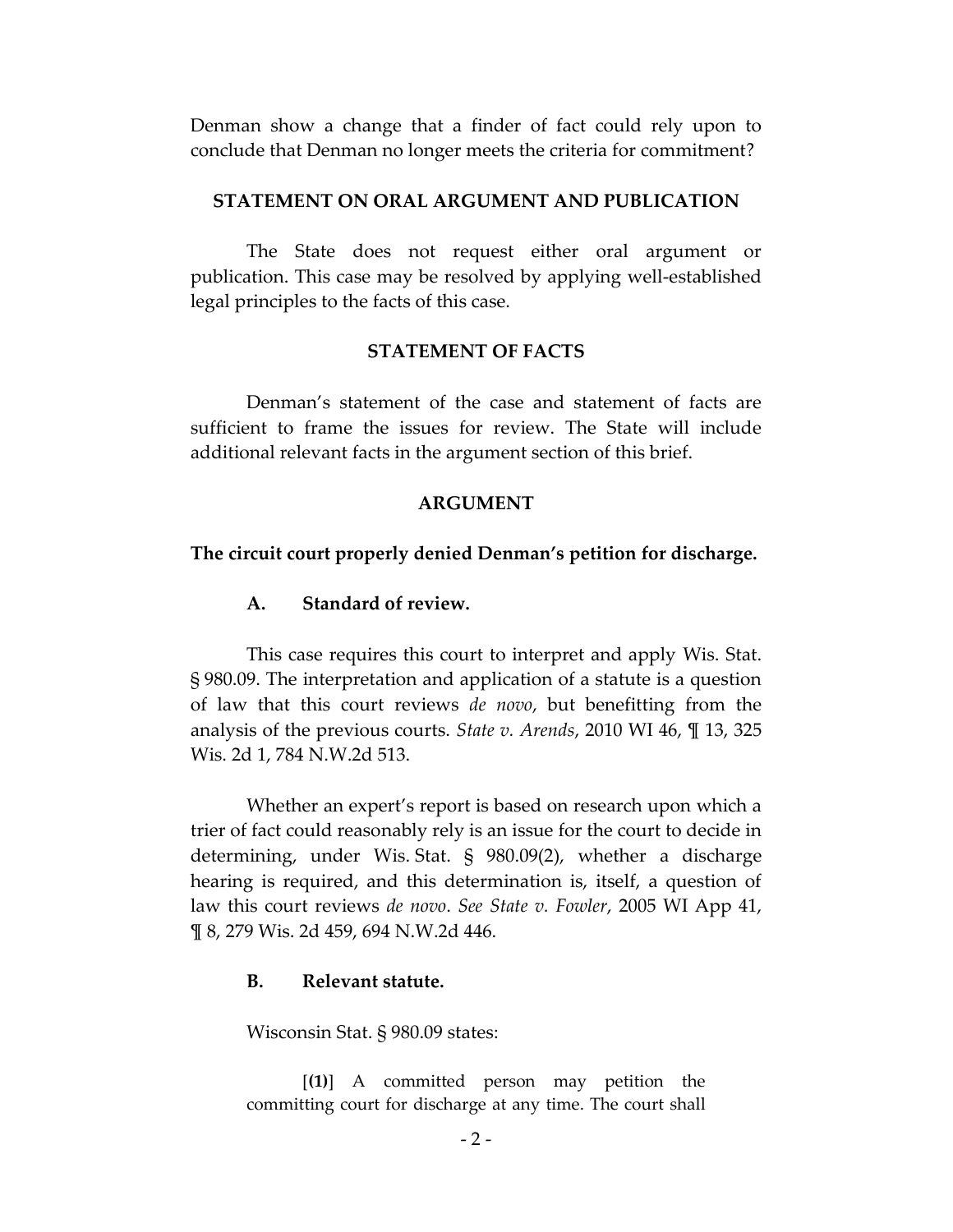deny the petition under this section without a hearing unless the petition alleges facts from which the court or jury may conclude the person's condition has changed since the date of his or her initial commitment order so that the person does not meet the criteria for commitment as a sexually violent person.

**(2)** The court shall review the petition within 30 days and may hold a hearing to determine if it contains facts from which the court or jury may conclude that the person does not meet the criteria for commitment as a sexually violent person. In determining under this subsection whether facts exist that might warrant such a conclusion, the court shall consider any current or past reports filed under s. 980.07, relevant facts in the petition and in the state's written response, arguments of counsel, and any supporting documentation provided by the person or the state. If the court determines that the petition does not contain facts from which a court or jury may conclude that the person does not meet the criteria for commitment, the court shall deny the petition. If the court determines that facts exist from which a court or jury could conclude the person does not meet criteria for commitment the court shall set the matter for hearing.

**(3)** The court shall hold a hearing within 90 days of the determination that the petition contains facts from which the court or jury may conclude that the person does not meet the criteria for commitment as a sexually violent person. The state has the burden of proving by clear and convincing evidence that the person meets the criteria for commitment as a sexually violent person.

**(4)** If the court or jury is satisfied that the state has not met its burden of proof under sub. (3), the petitioner shall be discharged from the custody of the department. If the court or jury is satisfied that the state has met its burden of proof under sub. (3), the court may proceed under s. 980.08 (4) to determine whether to modify the petitioner's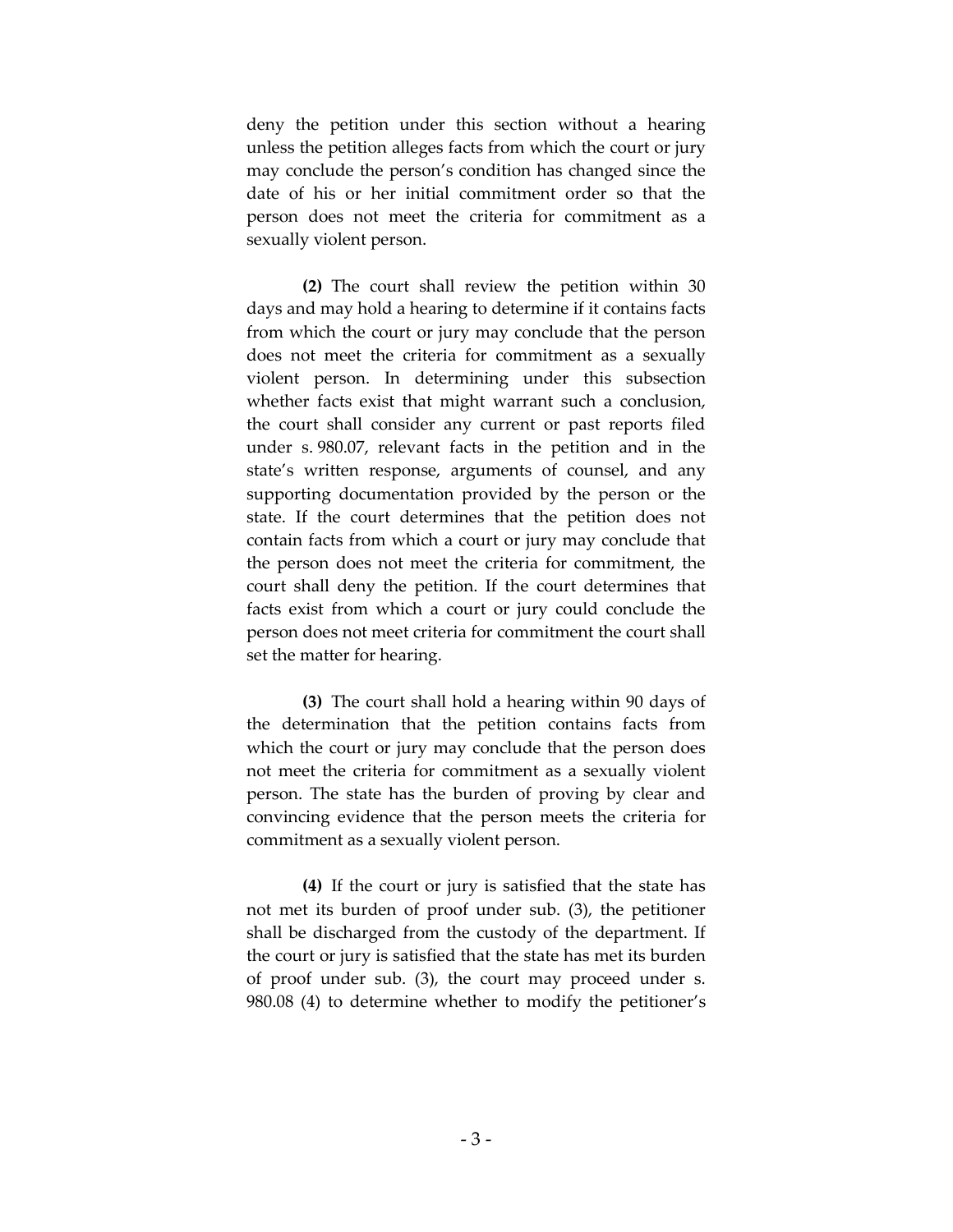existing commitment order by authorizing supervised release.

Wis. Stat. § 980.09.<sup>1</sup>

 $\overline{a}$ 

### **C. Legal principles.**

Chapter 980 provides a multi-step procedure for dealing with discharge petitions under Wis. Stat. § 980.09. First, the circuit court engages in a paper-only review confined to the four corners of the petition, including attachments. *Arends*, 325 Wis. 2d 1, ¶¶ 25 n.17, 30. If the review does not disclose facts "from which the court or jury may conclude the person's condition has changed since the date of his or her initial commitment order so that the person does not meet the criteria for commitment as a sexually violent person," the circuit court must deny the petition without holding any further hearing. Wis. Stat. § 980.09(1).<sup>2</sup>

Act 84 does not specify an effective date. Act 84 resulted in a procedural change to the discharge process, rather than a substantive change. The change in the discharge standard affects the procedural mechanism for a trial, not the substantive right to petition for a discharge trial itself. "A statute may be applied retroactively if: 1) by express language or by necessary implication, the statutory language reveals legislative intent that it apply retroactively, or 2) the statute is remedial or procedural rather than substantive." *Snopek v. Lakeland Medical Center*, 223 Wis. 2d 288, 294, 588 N.W.2d 19 (1999). This court could apply Act 84 retroactively. But in this case, under either the "would likely conclude" or "may conclude" standard, Denman's petition fails.

<sup>2</sup> In Wis. Stat. § 980.09, the first subsection is unnumbered. The State refers to the first subsection as (1). *See Arends*, 325 Wis. 2d 1, ¶ 23 n.16.

<sup>&</sup>lt;sup>1</sup> All references to the Wisconsin Statutes are to the 2011-12 version unless otherwise noted.

The Legislature amended Wis. Stat. § 980.09 and the amended statute became effective on December 14, 2013. 2013 Wisconsin Act 84. The statute now requires the court to deny the petition if it does not contain facts from which the court or jury "would likely conclude" the person is no longer sexually violent. 2013 Wisconsin Act 87, §§ 21, 23.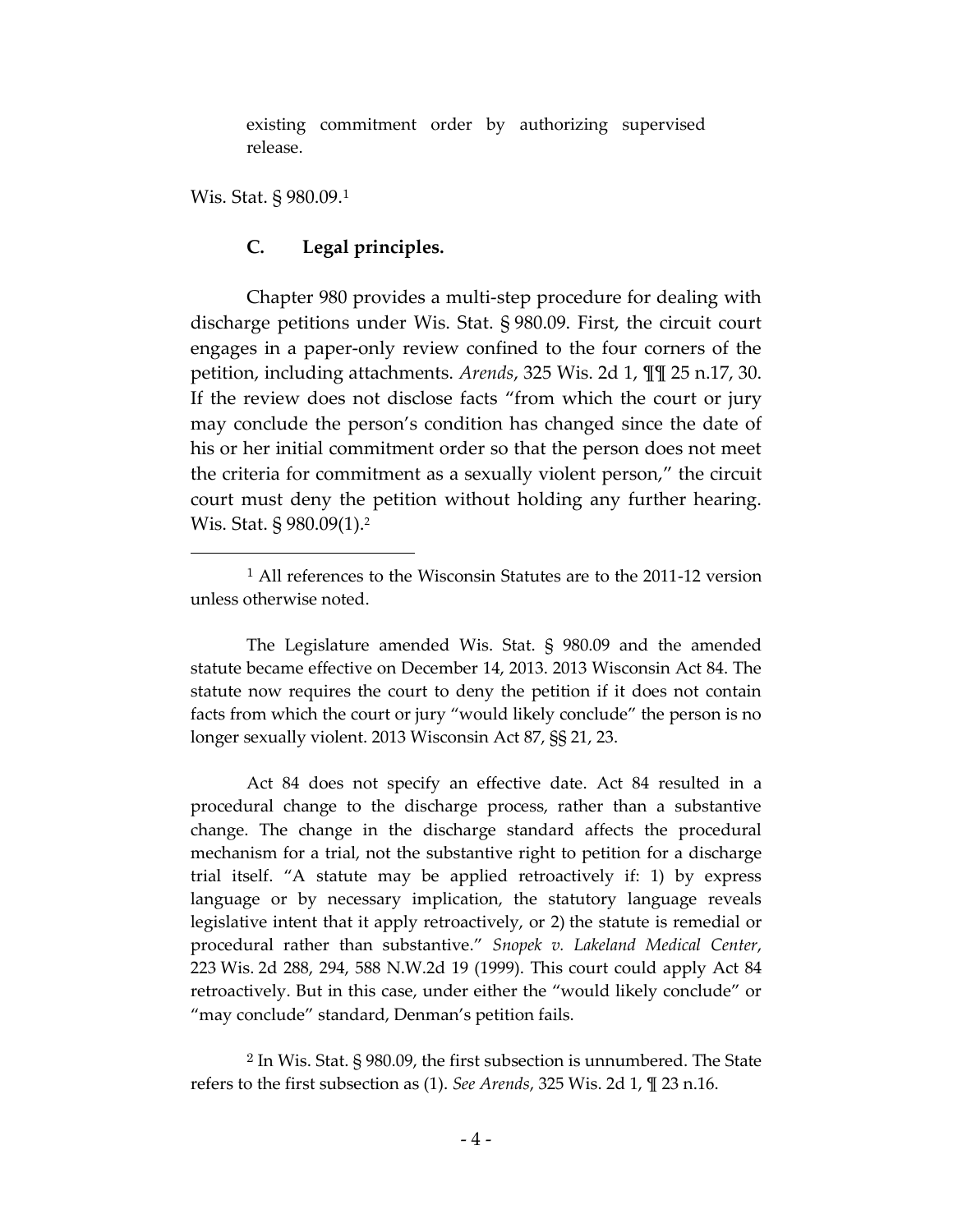If the petition passes the screen the Legislature established in Wis. Stat. § 980.09(1), the circuit court moves to a second level of review.

Wisconsin Stat. § 980.09(2)

contains a second level of review before a petitioner is entitled to a discharge hearing. Unlike § 980.09(1), where only the petition and its attachments are reviewed, the court in this step is required to examine all of the following items:

(1) any current and past re-examination reports or treatment progress reports filed under Wis. Stat. § 980.07;

(2) relevant facts in the petition and in the State's written response;

(3) arguments of counsel; and

(4) any supporting documentation provided by the person or the State.

*Arends*, 325 Wis. 2d 1, ¶ 32.

The court must decide whether the record contains facts that could support relief for the petitioner at the discharge hearing. *Id.* ¶ 38. The court need not take each document at face value. *Id.* ¶ 39. "The court's determination that a court or jury could conclude in the petitioner's favor must be based on facts upon which a trier of fact could reasonably rely." *Id.* The court is free to weigh the reports. *State v. Schulpius*, 2012 WI App 134, ¶ 28, 345 Wis. 2d 351, 825 N.W.2d 311. But the court cannot weigh evidence favoring the petitioner directly against evidence disfavoring the petitioner. *Arends*, 325 Wis. 2d 1, ¶ 40.

The expert's opinions in the reports must be based on matters that were not already considered by experts that testified at the commitment trial or prior evidentiary hearings. *State v. Combs*, 2006 WI App 137, ¶ 32, 295 Wis. 2d 457, 720 N.W.2d 684. To show a change, an opinion needs to be offered based in part on new professional knowledge about how to predict dangerousness or a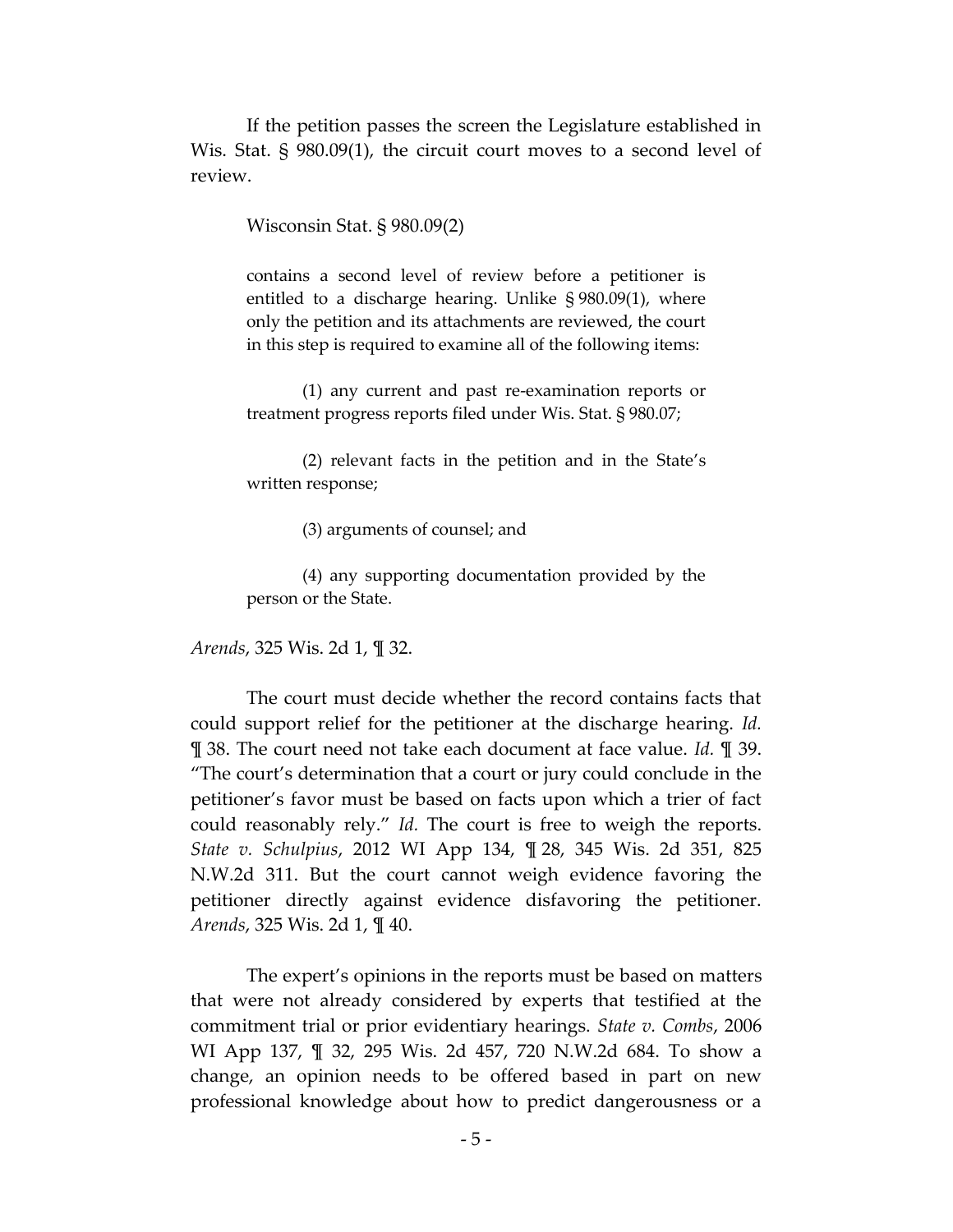change in the person himself or herself. *State v. Ermers*, 2011 WI App 113, ¶ 34, 336 Wis. 2d 451, 802 N.W.2d 540.

The circuit court must determine "whether the petitioner has set forth new evidence, not considered by a prior trier of fact, from which a reasonable trier of fact could conclude that the petitioner does not meet the criteria for commitment as a sexually violent person." *Schulpius*, 345 Wis. 2d 351, ¶ 35.

Third, if the petition survives review under both Wis. Stat. § 980.09(1) and (2), "the court shall set the matter for a hearing." Wis. Stat. § 980.09(2). The court shall order a discharge hearing under Wis. Stat. § 980.09(3) when there are facts from which the court or jury may conclude that the person does not meet the criteria for commitment as a sexually violent person. Wis. Stat. § 980.09(2).

### **D. The circuit court properly denied Denman's petition under Wis. Stat. § 980.09(2).**

The circuit court correctly denied Denman's discharge petition because it did not contain facts from which a court or jury may conclude that Denman does not meet the criteria for commitment. *See* Wis. Stat. § 980.09(2). The petition alleged that Denman's risk was below the more likely than not standard (168:18). But the petition did not rely on new information. This court should affirm the circuit court's decision.

The circuit court must have found that Denman's "petition allege[d] facts from which the court or jury may conclude the person's condition has changed since the date of his or her initial commitment order so that the person does not meet the criteria for commitment as a sexually violent person." *See* Wis. Stat. § 980.09(1). The court moved to the next part of Wis. Stat. § 980.09, and "determine[d] if [the petition] contain[ed] facts from which the court or jury may conclude that the person does not meet the criteria for commitment as a sexually violent person." Wis. Stat. § 980.09(2).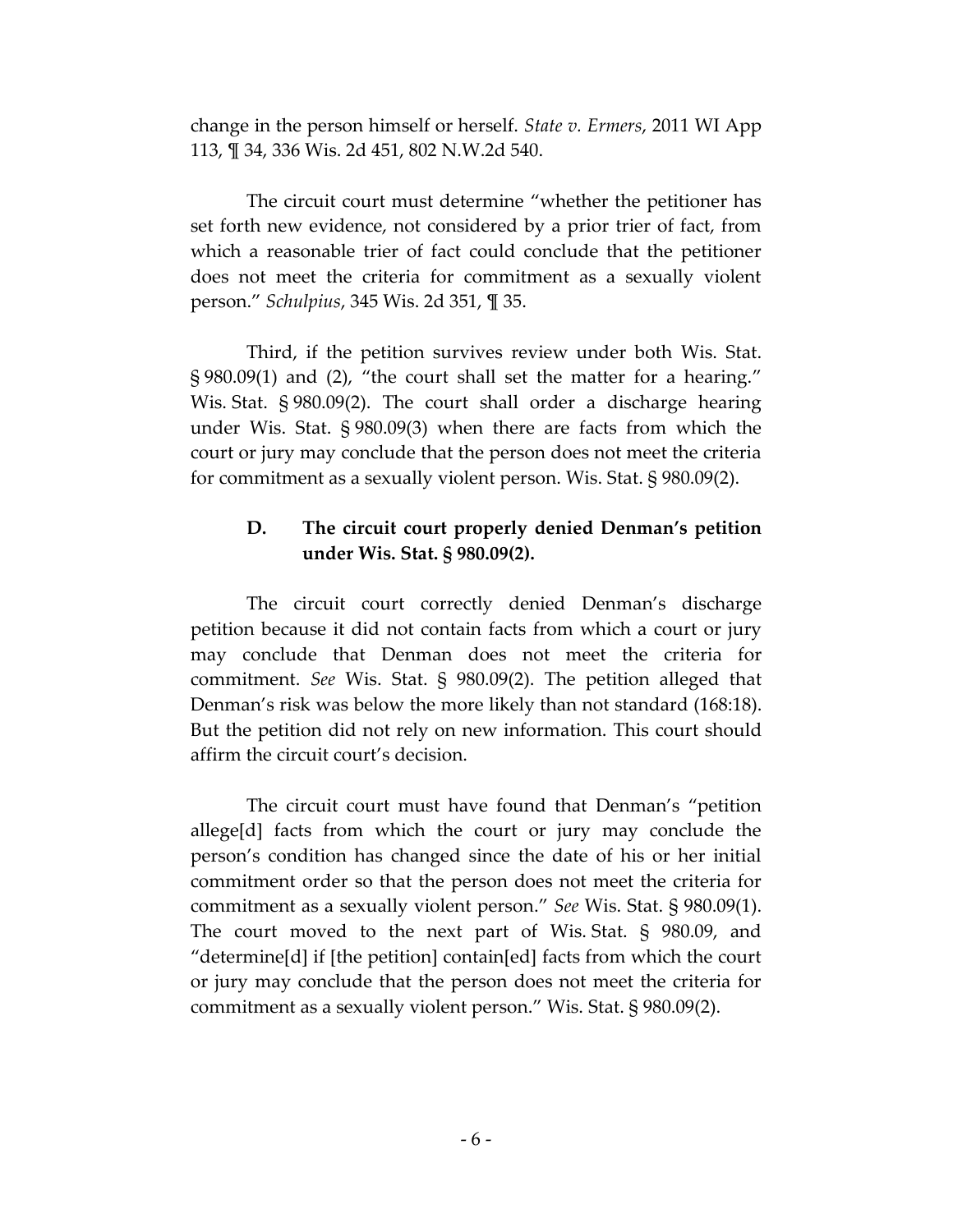### **1. Denman's 2012 trial revolved around what risk he posed if released.**

In 2012, the parties disputed whether Denman's dangerousness still made it more likely than not that he would commit an act of sexual violence if released. But parties agreed that Denman had been convicted of a sexually violent offense and has a disorder predisposing him to commit acts of sexual violence: pedophilia.

Dr. William Merrick gave Denman a score of four on the RRASOR, and that score correlated with a high risk of reoffending (181:82-83). On the Static-99 Denman scored a six, which also meant Denman posed a high risk to reoffend (181:83). Dr. Merrick applied the Static-99-Update to determine that Denman presented a risk to be reconvicted of 22 percent in five years and 32 percent in ten years (181:84). Dr. Merrick testified that those percentages underestimate risk because the relevant risk measure is Denman's lifetime, not ten years (181:85).

Dr. Lakshmi Subramanian scored Denman on the Static-99, but applied the risk percentages from the Static-99-Revised, not the Static-99-Update (181:146-47). Dr. Subramanian scored Denman as a five on the Static-99R and placed his risk for reconviction higher based on the Static-99 than Dr. Merrick did. She placed Denman's risk of reconviction at 25 percent in five years and 36 percent in ten years (181:146-47).

Denman was on supervised release in 2004, but he violated the rules of his supervised release and received an alternative to revocation. He violated rules by possessing a weapon, newspaper articles with adolescent girls pictured, coloring books, reading books for kids, including a book on how to style girls' hair, and laminated pictures of young girls (181:88-90).

Denman was again placed on supervised release in 2006, and this time his supervision was revoked (181:90). In 2006, his rule violations stemmed from having a box cutter and knives, laminated photographs of at least one child, unapproved visitors, unauthorized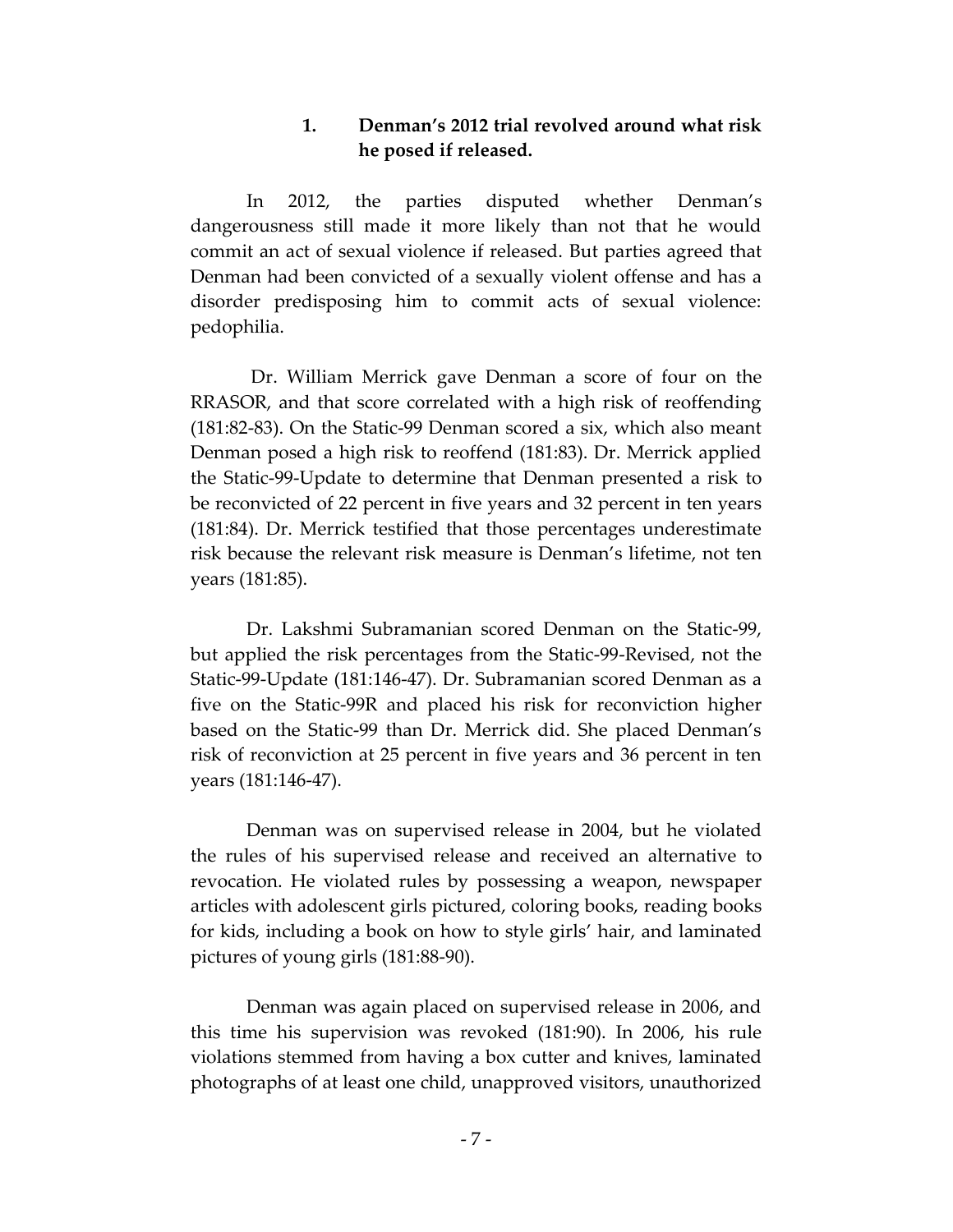contact with a former girlfriend, and sexual contact with his brother's dog on two occasions (181:90-91).

The third time Denman was placed on supervised release he again violated the conditions of his release and was revoked (181:91). While on supervised release, Denman either found or trapped a bird in his garage and had sexual contact with the bird (181:91-92). Denman had also recorded names and addresses of staff members at Sand Ridge as well as a television news personality, and had various pornographic videos with troublesome names: *Animal Attractions*, *Animal Attractions 2*, and *Dream Girls Coming of Age* (181:92).

The doctors disagreed, not on the static risk factors measured by the actuarials, but on the impact that the dynamic risk factors had on Denman's dangerousness.

Dr. Merrick identified several areas of concern after evaluating Denman. First, Denman's sexual deviance and sexual preoccupation presented a risk of reoffending (181:93). Dr. Merrick was concerned about Denman's secrecy and strong reactions to negative emotional experiences (181:94-95). He believed that Denman was sexually preoccupied, and tried to hide it (181:94). Denman's actions during his supervised release showed sexual preoccupation (181:96). Sexual preoccupation presents the strongest correlation between recidivists and non-recidivists (181:97). Dr. Merrick worried that stress caused Denman to fail to identify problems or think about the consequences of his actions (181:95).

Dr. Merrick believed Denman made progress in addressing his distorted attitudes, and his socio-affective functioning (181:99- 100). Dr. Merrick found Denman's self-management to still be a risk factor, and concluded that Denman had not made substantial progress in that area (181:101-02). Denman had not yet completed treatment (181:102-05).

Dr. Merrick concluded that Denman's set of dynamic risk factors had not changed and that placed his risk in line with the actuarial risk (181:106) Dr. Merrick concluded that Denman was more likely than not to commit a sexually violent act if released (181:106).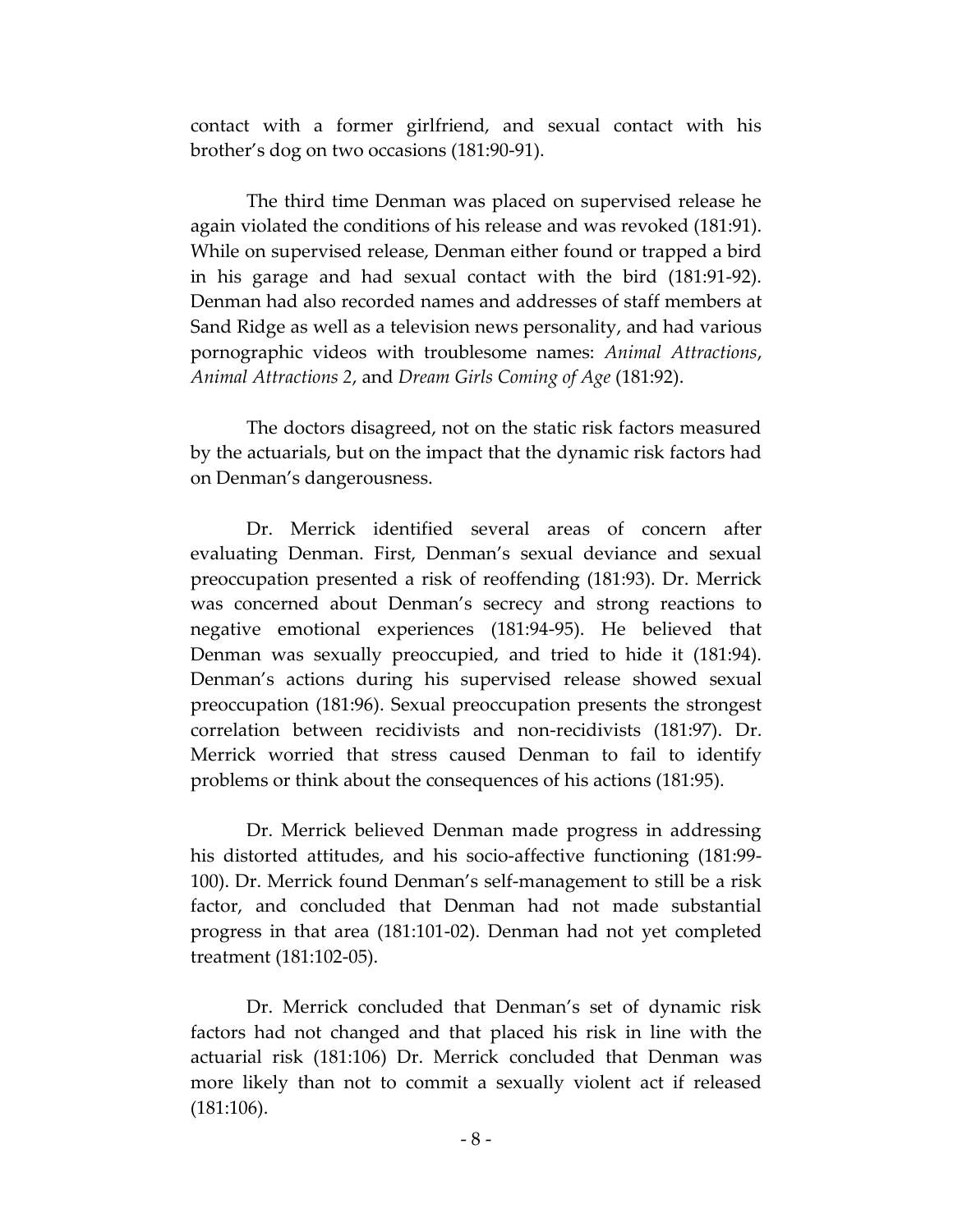Dr. Subramanian disagreed. She examined Denman's prior periods of supervised release, and found it significant that during the third period there were no rule violations involving children (181:145). She noted that twice in that period Denman had accidental and incidental contact with children and he took the initiative not to interact with the children (181:145).

Dr. Subramanian concluded that Denman did not present a risk based on psychopathy (181:150). She believed Denman had made progress regarding sexual deviance finding no evidence that Denman had current problems with hyper-sexuality or compulsive sexual behavior (181:151-52). She did not believe Denman was preoccupied with sex (181:152-53). She determined Denman had made progress in socio-emotional functioning, including emotional congruence with children, interpersonal relationships with adults, and the ability to have supportive relationships (181:155). Dr. Subramanian also found Denman made progress in lifestyle impulsivity, and that his advancement in treatment reduced his risk (181:156-57).

According to Dr. Subramanian, one of Denman's risk factors was boredom (181:162). He also lacked the ability to follow certain rules, and Dr. Subramanian did not recommend him for supervised release (181:161-62). She did not worry about Denman's secrecy because he passed polygraphs in the past (181:163-64). She did not find his fixation with having sexual contact with animals related to his sexual preoccupation with children (181:164-66).

Nothing has changed since Denman's 2012 discharge trial.

# **2. Denman's petition fails to present new evidence not considered at his 2012 discharge hearing.**

In 2013, Dr. Subramanian drew the same conclusions she drew at the 2012 trial. She still diagnosed Denman with pedophilia and believed that the pedophilia predisposed Denman to acts of sexual violence (168:5-6). She again scored Denman a five on the Static-99R (168:9). She concluded that Denman still did not meet the criteria for supervised release (168:18).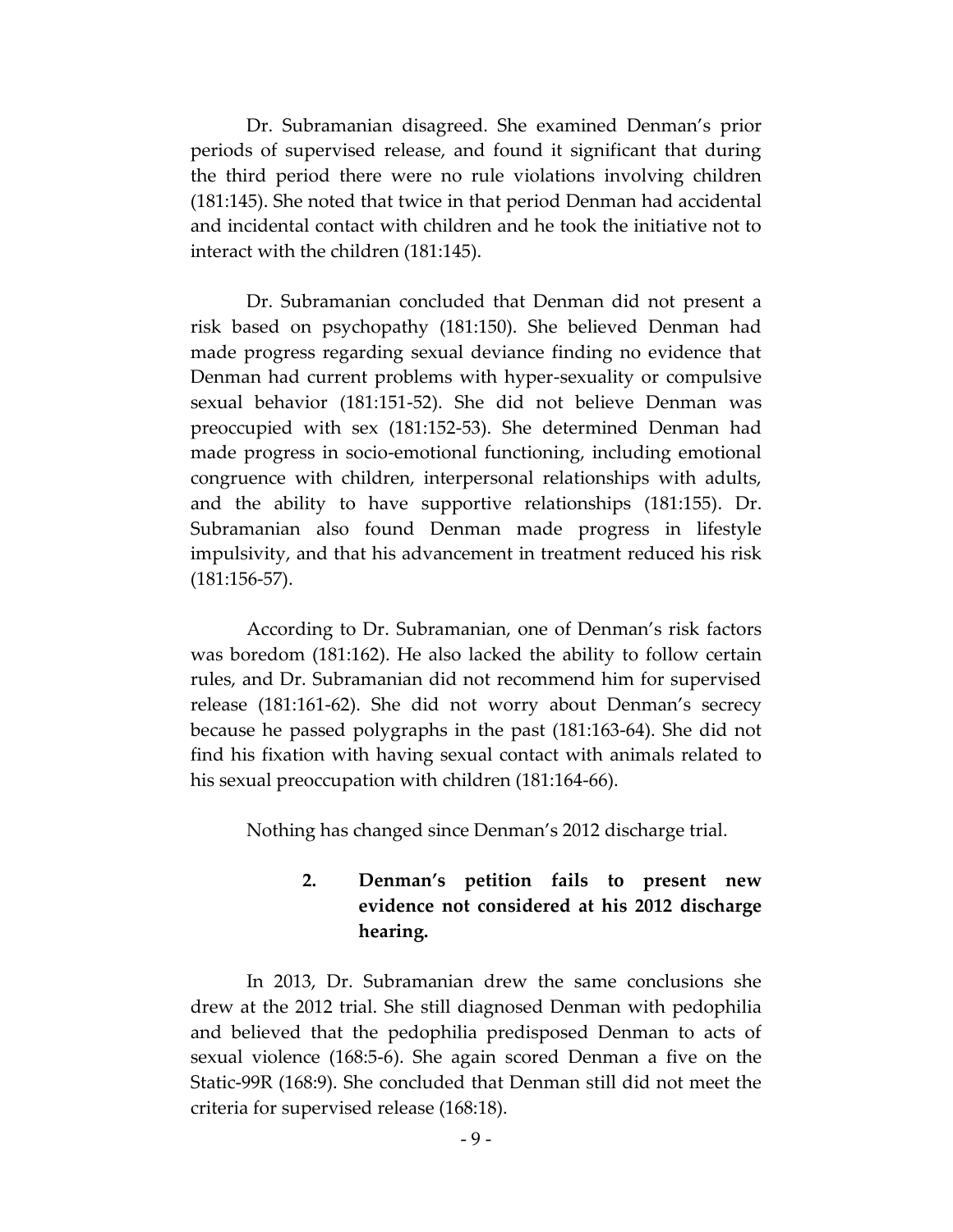She still believed Denman made progress regarding sexual deviance and found no evidence to conclude that Denman had current problems with hyper-sexuality or compulsive sexual behavior (168:10-12). She still did not believe Denman was preoccupied with sex (168:12). She still felt Denman had made progress in socio-emotional functioning, including emotional congruence with children, interpersonal relationships with adults, and the ability to have supportive relationships (168:12-13). Dr. Subramanian also still felt Denman made progress in lifestyle impulsivity, and that his advancement in treatment reduced his risk (168:13-17).

The only new item in Dr. Subramanian's report is her discussion of the Violence Risk Scale – Sex Offender Version (VRS-SO) (168:10). But this tool did not change any of the underlying facts of Denman's case and did not change Dr. Subramanian's conclusion.

Dr. Subramanian described the VRS-SO as a rating scale consisting of seven static factors and 17 dynamic factors (168:10).<sup>3</sup> She concluded that the VRS-SO placed Denman into the "Nonroutine" sample of the Static-99R, and placed his risk at 20 percent in five years and 28 percent in ten years (168:9-10).

While no expert applied the VRS-SO prior to Denman's 2012 discharge trial, it is not new information from which a fact finder

 $\overline{a}$ 

<sup>&</sup>lt;sup>3</sup> The static items are: age at release, age at first sex offense, sex offender type, prior sex offenses, unrelated victims, victim gender, and prior sentencing dates. Stephen C. P. Wong, et al., *Assessing risk change in sexual offender treatment using the Violence Risk Scale – sexual offender version: a brief overview*, Sexual Offender Treatment, Vol. 8 (2013) (found at <http://www.sexual-offender-treatment.org/115.html> last visited January 14, 2014.

The dynamic items are: sexually deviant lifestyle, sexual compulsivity, offense planning, criminal personality, cognitive distortions, interpersonal aggression, emotional control, insight, substance abuse, community support, released to HRS, sexual offending cycle, impulsivity, compliance with community supervision, treatment compliance, deviant sexual preference, intimacy deficits. *Id.*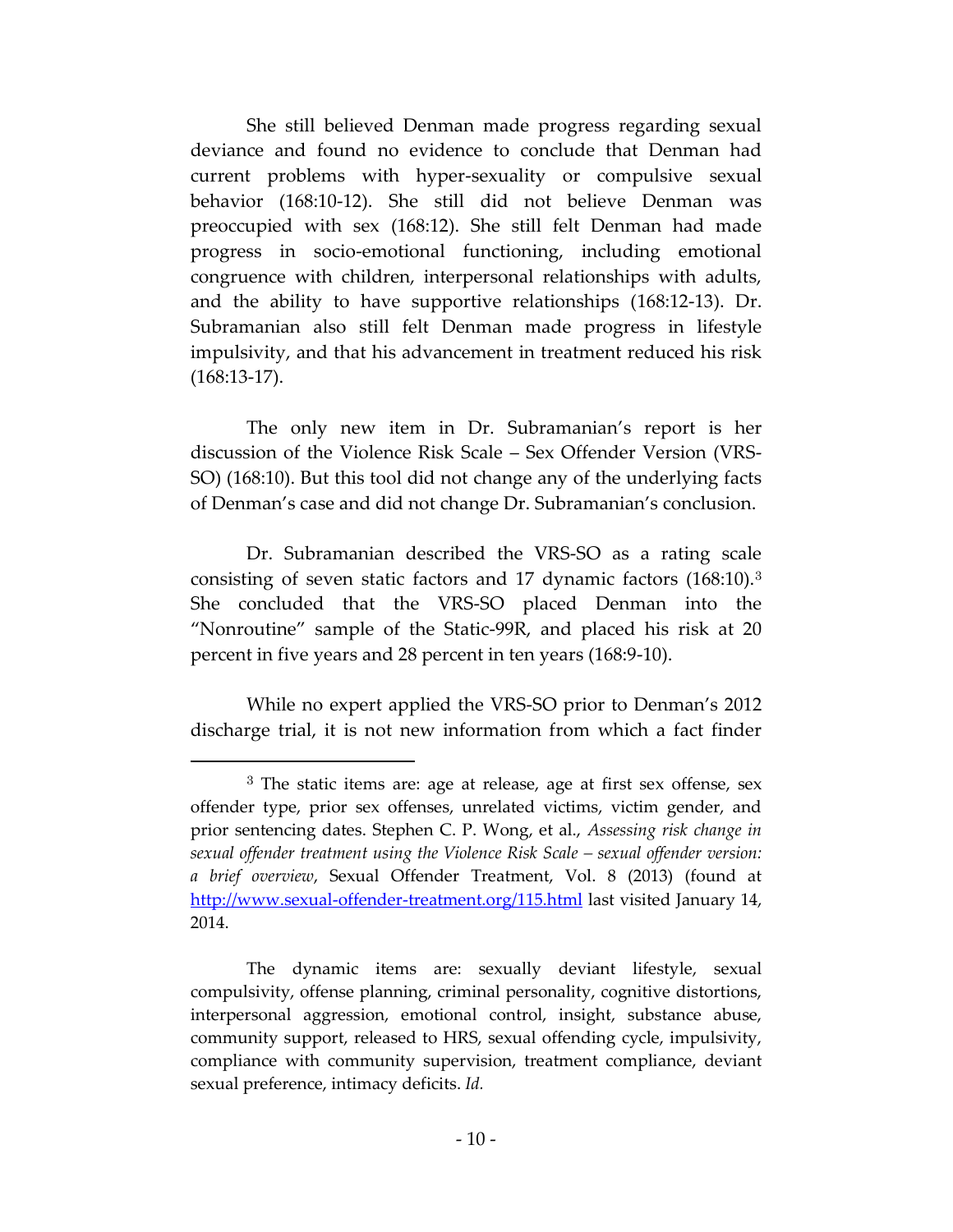could conclude that the petitioner does not meet the criteria for commitment as a sexually violent person. *See Schulpius*, 345 Wis. 2d 351, ¶ 35. The VRS-SO relied on information already presented to the circuit court. The VRS-SO differs from the Static-99 only because it incorporates dynamic risk factors. Those factors were considered by past examiners and by the court at Denman's 2012 discharge trial.

The circuit court concluded that the petition did not present any new information (176:3). It determined that the VRS-SO was not new information (176:3).

Because Denman's petition does not provide the court with new information, the circuit court properly denied Denman's discharge petition.

# **3. The VRS-SO is not a new fact from which a fact finder could conclude that Denman is no longer dangerous.**

The application of the VRS-SO to Denman is insufficient to require a discharge trial. The VRS-SO is not new professional knowledge likely to keep a fact finder from finding Denman to be sexually violent.

A new actuarial scale can be enough to meet the requirement to get a new discharge trial. *See State v. Pocan*, 2003 WI App 233, ¶¶ 4, 12, 267 Wis. 2d 953, 671 N.W.2d 860; *Ermers*, 336 Wis. 2d 451, ¶¶ 36-38. However, a new actuarial score does not ensure a new discharge trial. *See State v. Richard*, 2011 WI App 66, 333 Wis. 2d 708, 799 N.W.2d 509 (*Richard I*). "An expert's opinion that is not based on some new fact, new professional knowledge, or new research is not sufficient for a new discharge hearing under Wis. Stat. § 980.09(2)." *Schulpius*, 345 Wis. 2d 351, ¶ 35.

A court trying to determine whether a discharge hearing is warranted is not required to "take every document a party submits at face value." *Arends*, 325 Wis. 2d 1, ¶ 39. Rather, courts must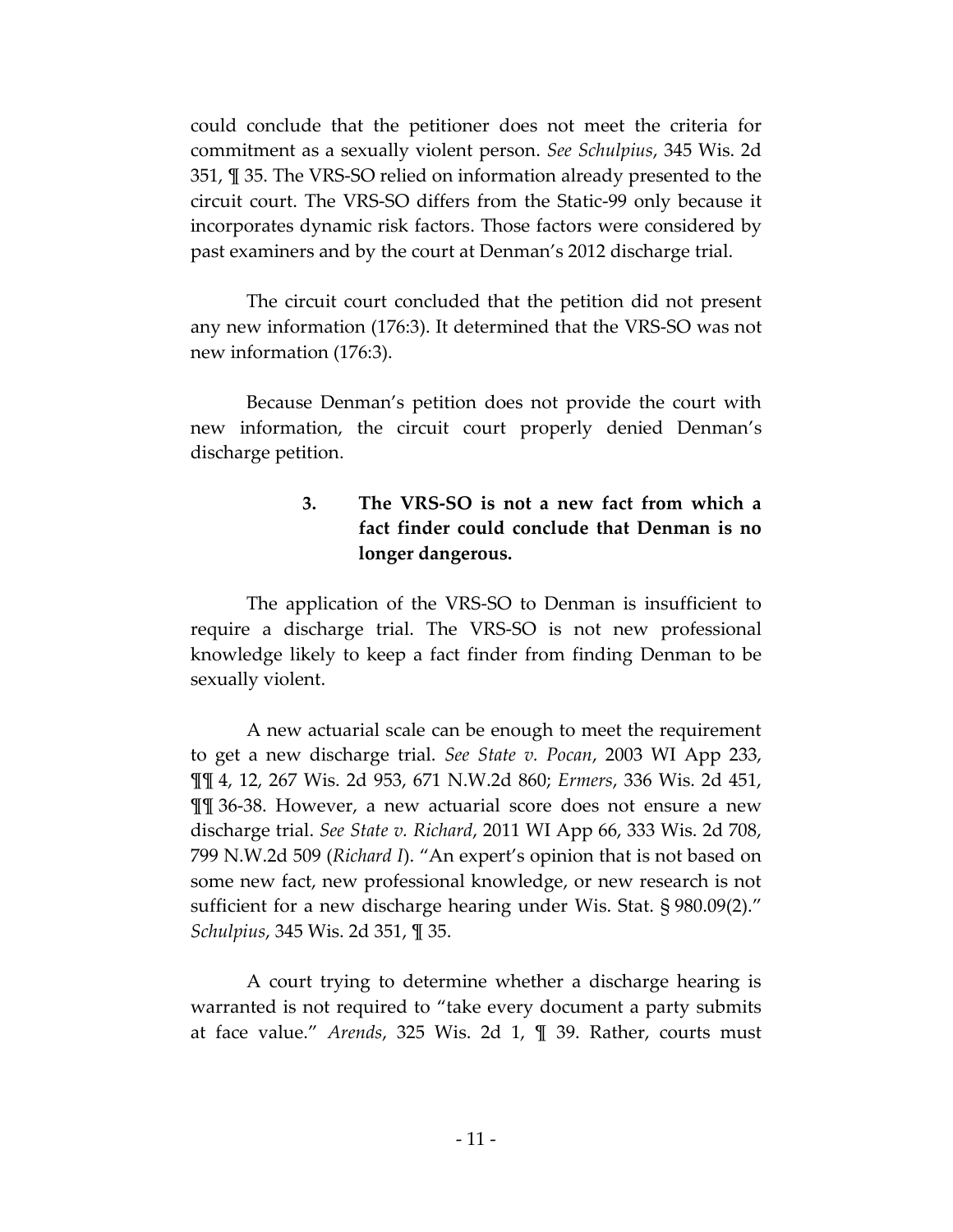dismiss petitions that are based on expert opinions upon which no trier of fact could reasonably rely.

The court's determination that a court or jury could conclude in the petitioner's favor must be based on facts upon which a trier of fact could reasonably rely. For example, if the evidence shows the expert is not qualified to make a psychological determination, or that the expert's report was based on a misunderstanding or misapplication of the proper definition of a sexually violent person, the court must deny the petition without a discharge hearing despite the report's stated conclusions.

*Id.*

 $\overline{a}$ 

The VRS-SO attempts to quantify the same underlying information already considered. The VRS-SO was developed in 2007 and has not gained acceptance among professionals in the field as a tool for measuring the risk of reoffense. Further research is required to establish the reliability of the VRS-SO results and understand what changes during treatment. R. Karl Hanson and Kelly E. Morton-Bourgon, *The Accuracy of Recidivism Risk Assessments for Sexual Offenders: A Meta-Analysis of 118 Prediction Studies*, Psychological Assessment Vol. 21, No. 1, at 9 (2009).<del>ª</del> It is not a fact upon which a trier of fact could reasonably rely.

The VRS-SO is a third-generation risk assessment tool. *Id*. There are three generations of risk assessments defined as follows: first generation involved unstructured professional opinions; second generation involved actuarial risk scales composed of static, historical factors (e.g., criminal history); and third generation involved assessments of "criminogenic needs" or dynamic risk factors. *Id.* at 2. "Dynamic risk factors are defined as characteristics that are capable of change, and changes on these factors are associated with increased or decreased recidivism risk." *Id.*

<sup>4</sup> [www.static99.org/pdfdocs/hansonandm-b2009riskassessment.pdf](http://www.static99.org/pdfdocs/hansonandm-b2009riskassessment.pdf)  (last visited January 14, 2015).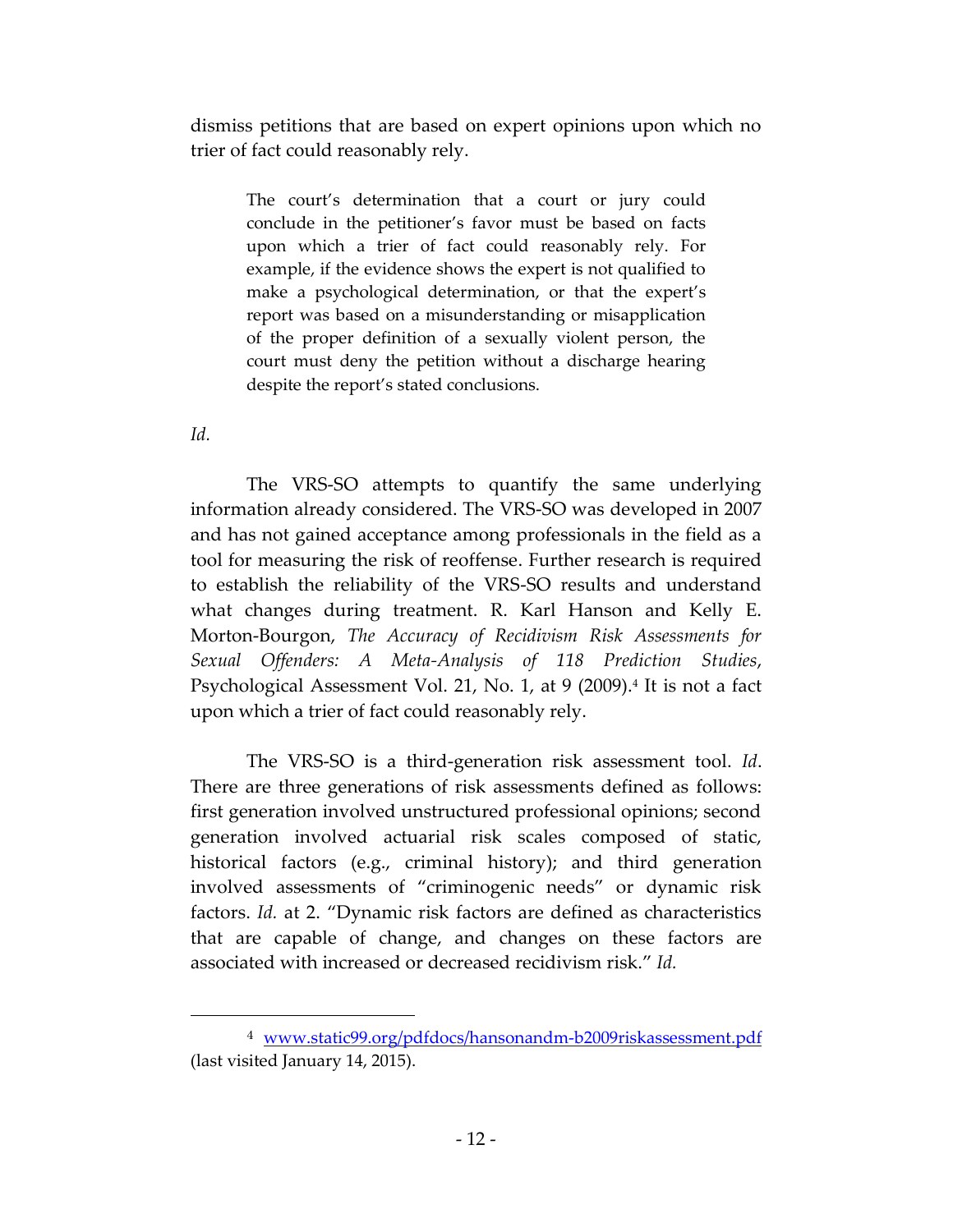This case is not like *Pocan*, 267 Wis. 2d 953. The facts in that case justified a discharge trial because the new expert used "actuarial tables not available when Pocan was originally committed." *Id.* ¶ 4. The VRS-SO was available prior to Denman's 2012 discharge trial. It was published in 2007.

In addition to not being new, it is not widely used by experts in the field of sexually violent persons. There are no published state or federal appellate court decisions referring to the VRS-SO. The complete absence of references to the VRS-SO in case law indicates that it is not widely used by professionals evaluating persons subject to commitment proceedings.

Research may support a petition for discharge "if the change is such that a fact finder could conclude the person does not meet the criteria for a sexually violent person." *See Ermers*, 336 Wis. 2d 451, ¶ 1. Denman fails to explain why a reasonable fact finder could rely on the VRS-SO and consideration of dynamic risk factors to conclude that Denman does not meet the commitment criteria. Denman failed to meet the requirement of Wis. Stat. § 980.09(2) to require a discharge trial.

This case is distinguishable from *State v. Richard*, 2014 WI App 28, 353 Wis. 2d 219, 844 N.W.2d 370 (*Richard II*). In *Richard II*, the petition relied on a change in research or writings on how professionals interpret and score the Static-99. *Richard II*, 353 Wis. 2d 219, ¶ 20. The Static-99 and its revision, the Static-99R, are highly respected and relied upon actuarial instruments. A Westlaw search of all state and federal opinions for "Static-99" returns over 300 published opinions.

The language in *Richard II* that seems to indicate that scoring a new actuarial and applying it to the petition is sufficient to warrant a discharge trial should not be read as strongly as Denman urges. There are many different actuarials and many more research papers published. This court, in *Richard II*, did not mean that any new actuarial or research automatically results in meeting the standard for a discharge trial. Instead, *Richard II* must be interpreted to mean that any new, reliable, and respected research or actuarial tool meets the standard for a discharge trial.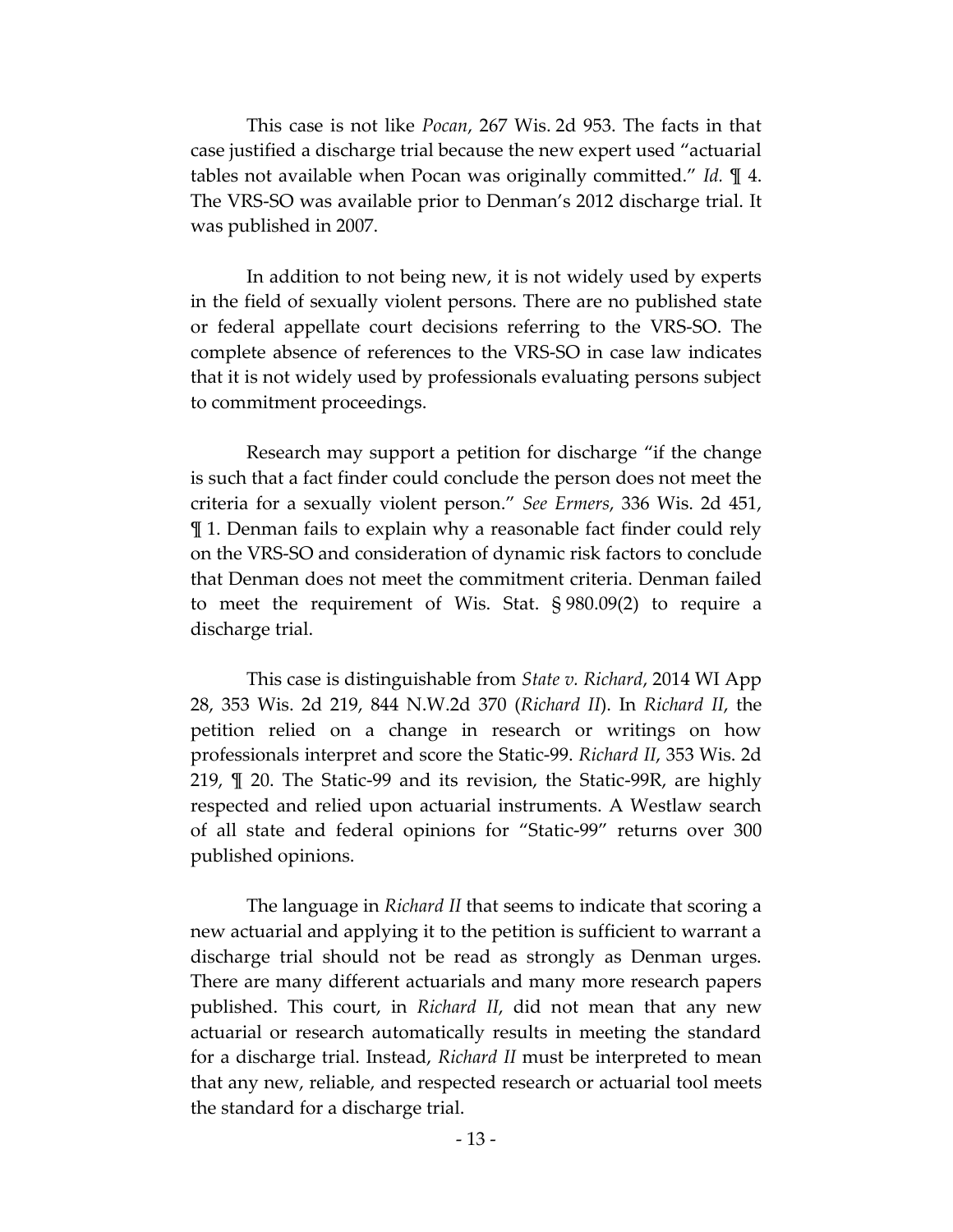In Denman's brief, he explains that not all research tools are created equal. Denman's brief at 16-17. He explains that experts may wait for additional research of additional verification or validation of the new research. *Id.* Because of these concerns, a discharge trial is not required whenever a discharge petition relies upon any tool that had not previously been relied upon. Circuit courts must consider whether that tool is reliable enough for a fact finder to conclude that the petitioner no longer meets the criteria for commitment. *See Arends*, 325 Wis. 2d 1, ¶ 32. To make this determination, courts are free to weigh the reports. *See Schulpius*, 345 Wis. 2d 351, ¶ 28.

Denman does not rely on a change in an actuarial instrument that is widely relied upon by professionals. Instead, he relies on an actuarial that has not gained wide acceptance in the eight years since its publication. No reasonable fact finder could rely upon the VRS-SO to determine that Denman no longer met criteria.

Denman's petition met the requirements of Wis. Stat. § 980.09(1). However, Denman's claims are insufficient under Wis. Stat. § 980.09(2) to warrant a full discharge trial. His petition and the documents reviewed by the circuit court do not contain facts from which a court or jury may conclude that the person does not meet the criteria for commitment. Therefore, the court properly denied the petition. *See* Wis. Stat. § 980.09(2). This court should affirm the circuit court's order denying discharge without a discharge hearing.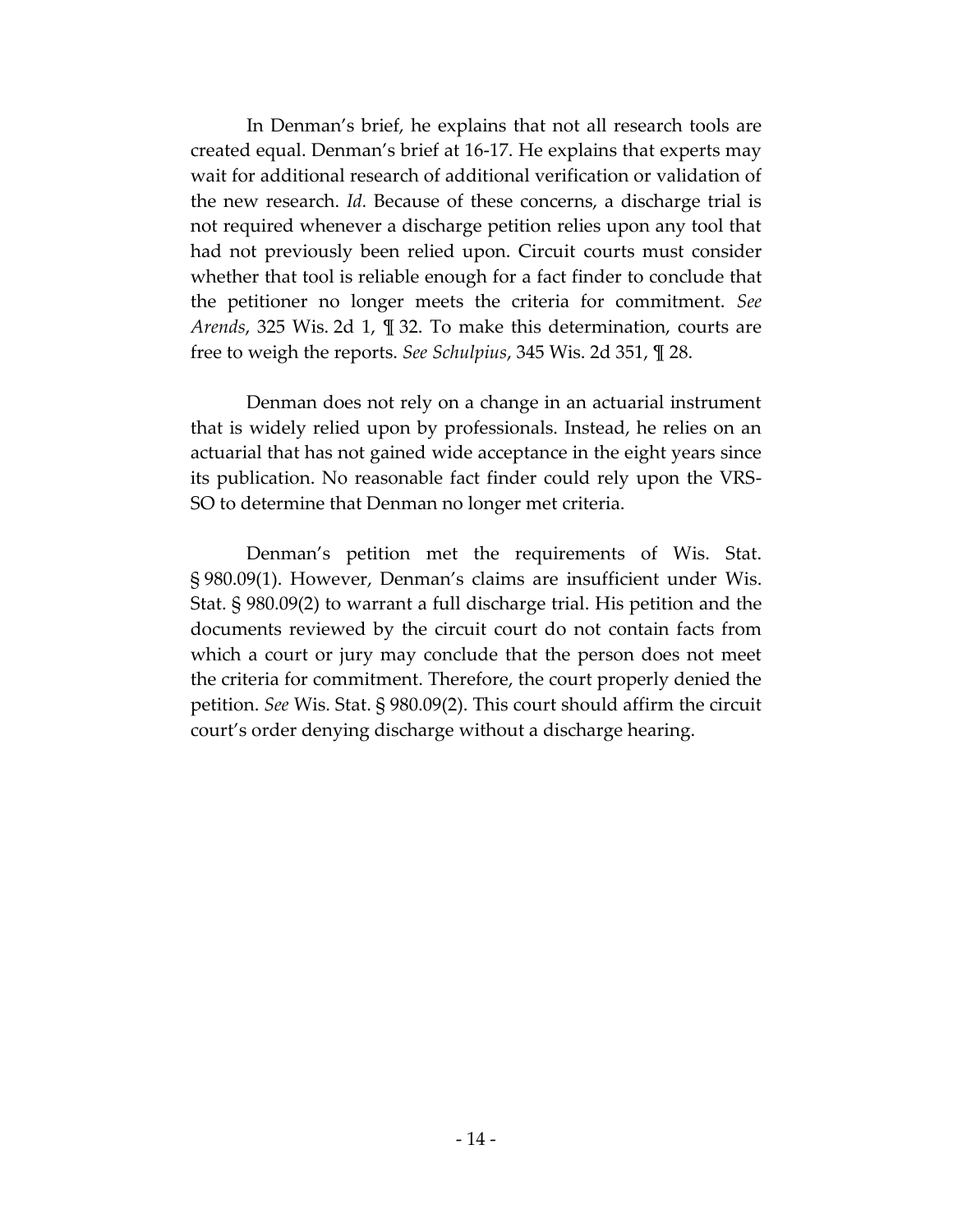### **CONCLUSION**

For the foregoing reasons, the State respectfully requests this court affirm the circuit court's order denying Denman's petition for discharge.

Dated this 22nd day of January, 2015.

Respectfully submitted,

BRAD D. SCHIMEL Attorney General

CHRISTINE A. REMINGTON Assistant Attorney General State Bar #1046171

Attorneys for Petitioner-Respondent

Wisconsin Department of Justice Post Office Box 7857 Madison, Wisconsin 53707-7857 (608) 266-8943 (608) 266-9594 (Fax) remingtonca@doj.state.wi.us